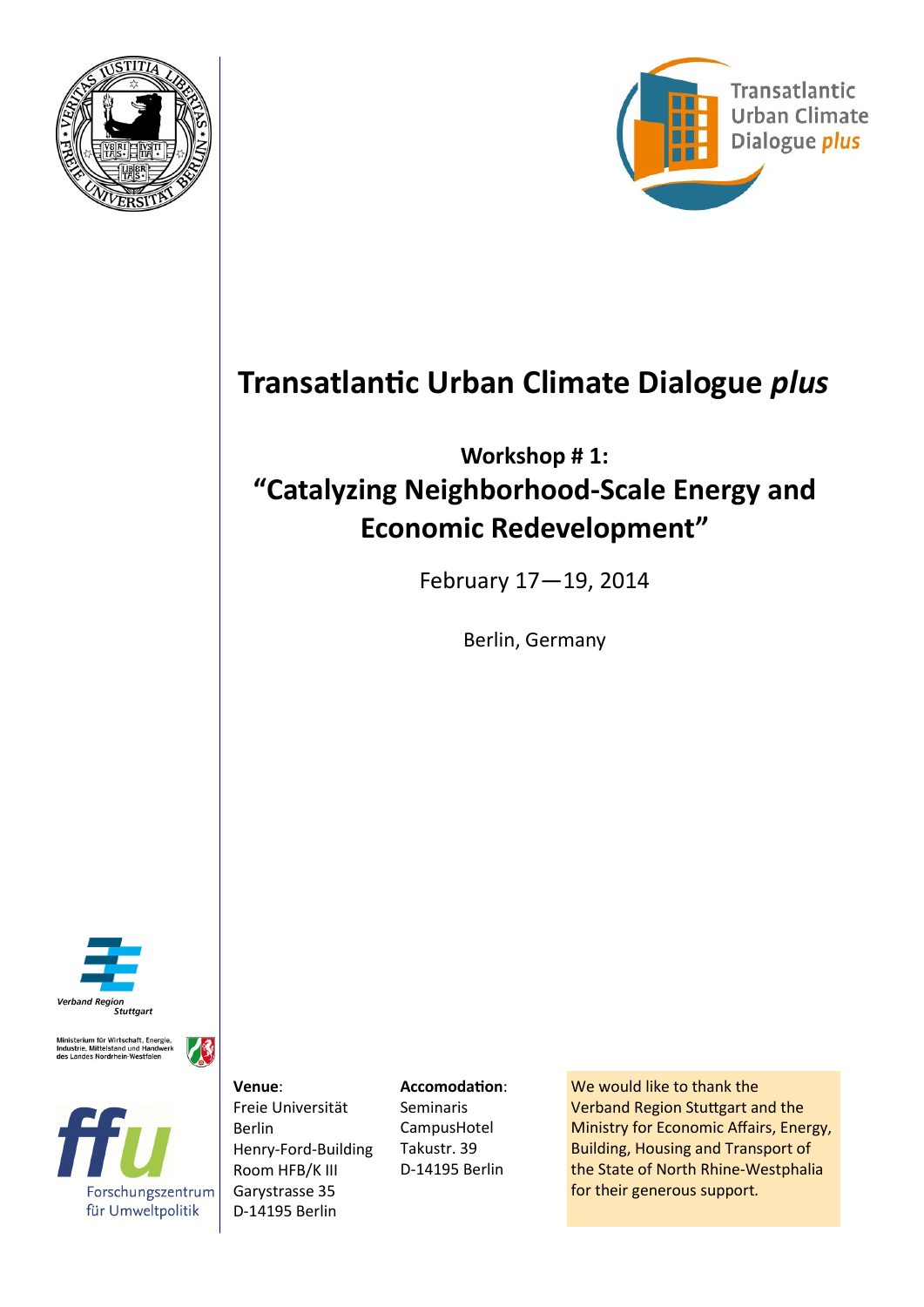## **Sunday, February 16th — Arrival Day**

| Venue: | Seminaris CampusHotel                      |
|--------|--------------------------------------------|
|        | $\rightarrow$ Takustrasse 39, 14195 Berlin |
|        | U-Bahn U 3-Dahlem Dorf                     |
|        |                                            |

- **18:00** Get together at the hotel
- **20:00** End

### **Monday, February 17th\***

- **Venue:** Henry-Ford-Building (HFB), Freie Universität Berlin, Room HFB/K III → Garystrasse 35, 14195 Berlin U-Bahn U 3 –Thielplatz
- **08:30** Coffee
- **09:00 Welcome and Introduction to Workshop Agenda, Goals and Objectives** Miranda Schreurs, Director of Environmental Research Centre (FFU), Freie Universität Berlin

#### **Panel I - Raising public awareness and acceptance** Moderator: Miranda Schreurs, FFU & Thomas Kiwitt, Verband Region Stuttgart

How can public consensus be developed and achieved around neighborhoodscale energy and economic redevelopment? What best practices examples and approaches of successful implementation are available? Which strategies worked and which failed?

- **09:15** Kathrin Bimesdörfer, IFOK GmbH, Consultant on behalf of the State of North-Rhine Westphalia for "Dialogue creates Future"
- **09:35** Thomas Kiwitt, Verband Region Stuttgart, Executive Technical Director
- **09:50** Karen Farbridge, Mayor of Guelph
- **10:10 Discussion**
- **10:30** Break

### **Panel I Resumes**

- **10:50** Robert W. Lazaro, Mayor of Purcellville, Virginia
- **11:10** Henrik Vagt, Chamber of Commerce and Industry Berlin, Head of Dept. Energy and Environment
- **11:30 Discussion – Session Summary**
- **12:30** Lunch at HFB

\* Dress Business Casual for Entire Day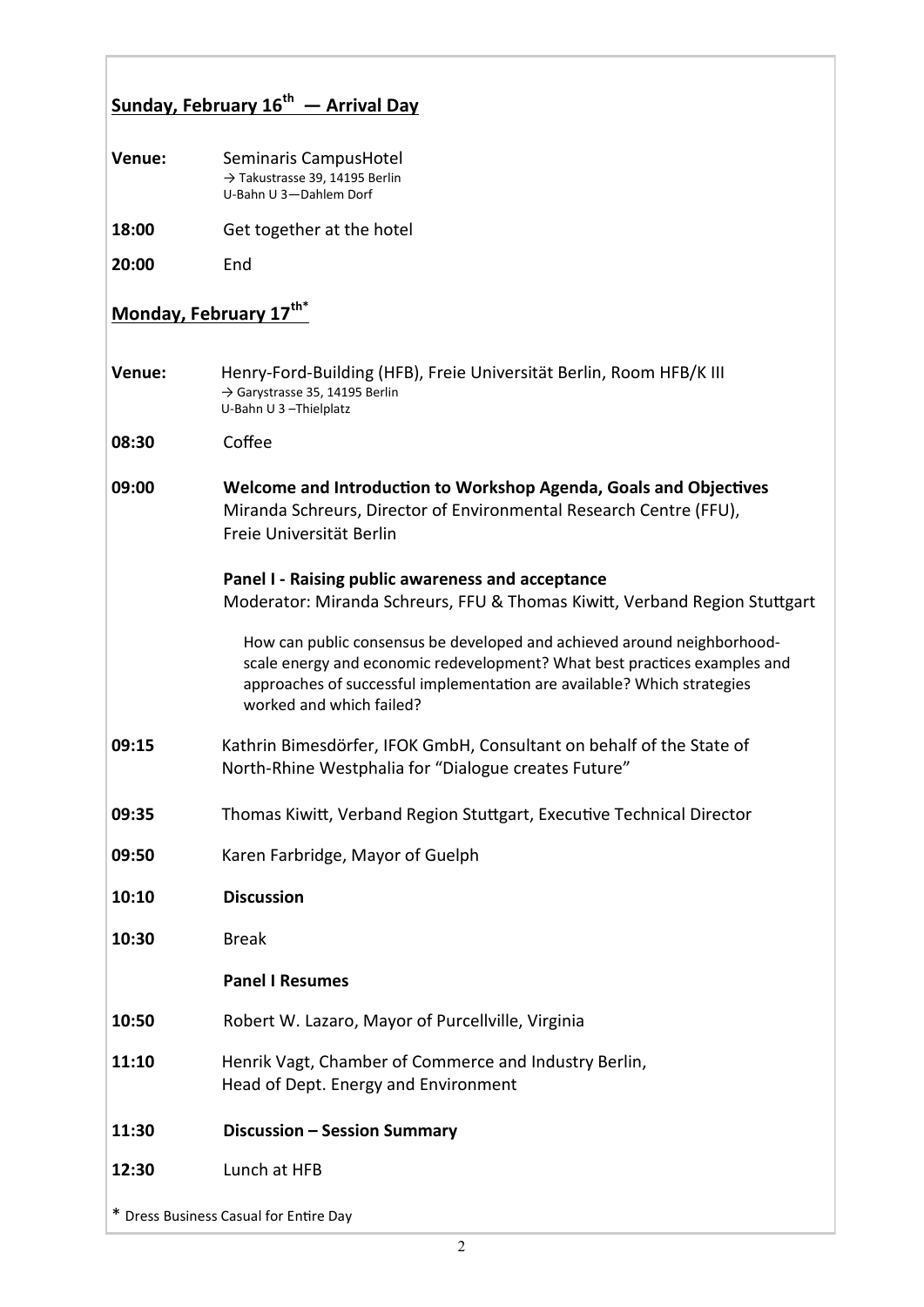|                                     | Panel II - Achieving mutual agreement<br>Moderator: Peter Garforth, Garforth International LLC &<br>Michael Heidinger, Mayor of Dinslaken                                                                                 |
|-------------------------------------|---------------------------------------------------------------------------------------------------------------------------------------------------------------------------------------------------------------------------|
|                                     | How can a shared community-scale economic, environmental and social<br>agenda succeed? The potential filters, restrictions, challenges and incentives<br>for overcoming obstacles. Which strategies worked, which failed? |
| 13:30                               | Hans-Joachim Ziesing, Ecologic Institute, Senior Policy Advisor                                                                                                                                                           |
| 13:50                               | Britta Oertel, IZT - Institute for Future Studies and Technology Assessment,<br>Head of Dept. ICT, Media & Communication                                                                                                  |
| 14:10                               | <b>Discussion</b>                                                                                                                                                                                                         |
| 14:30                               | <b>Break</b>                                                                                                                                                                                                              |
|                                     | <b>Panel II Resumes</b>                                                                                                                                                                                                   |
| 15:00                               | Bernd Tischler, Lord Mayor of Bottrop                                                                                                                                                                                     |
| 15:20                               | Klaus Hoppe, Stadt Freiburg, Head of Energy Department / Consultancy                                                                                                                                                      |
| 15:40                               | Discussion - Session Summary                                                                                                                                                                                              |
| 16:30                               | Spare Time                                                                                                                                                                                                                |
| 19:00                               | Reception at Landesvertretung Baden-Württemberg<br>Welcome Remarks by Volker Ratzmann, Head of Political Dept. &<br>Miranda Schreurs, Director of Environmental Research Centre (FFU),<br>Freie Universität Berlin        |
|                                     | $\rightarrow$ Tiergartenstr. 15, 10785 Berlin<br>U-Bahn U 2 Potsdamer Platz / S-Bahn S 1 or S 2 Potsdamer Platz                                                                                                           |
| 22:00                               | Close                                                                                                                                                                                                                     |
| Tuesday, February 18 <sup>th*</sup> |                                                                                                                                                                                                                           |
| Venue:                              | Henry-Ford-Building (HFB), Freie Universität Berlin, Room HFB / III<br>$\rightarrow$ Garystrasse 35, 14195 Berlin<br>U-Bahn U 3-Thielplatz                                                                                |
| 09:00                               | Coffee                                                                                                                                                                                                                    |
|                                     | <b>Panel III - Establishing standards</b><br>Moderator: Irene Wiese-von Ofen, Agenda21 Forum Essen &<br>Aimée Vosper, Northern Virginia Regional Commission                                                               |
|                                     | Mechanics/methods of successful neighborhood-scale energy mapping and<br>special spatial planning considerations with regard to economic<br>development, environmental and social criteria                                |
| 09:15                               | Irene Wiese-von Ofen, Agenda21 Forum Essen                                                                                                                                                                                |
| 09:35                               | Christa Reicher, Technical University Dortmund, Dept. Urban Land-Use Planning                                                                                                                                             |
|                                     | * Dress Business Casual for Entire Day                                                                                                                                                                                    |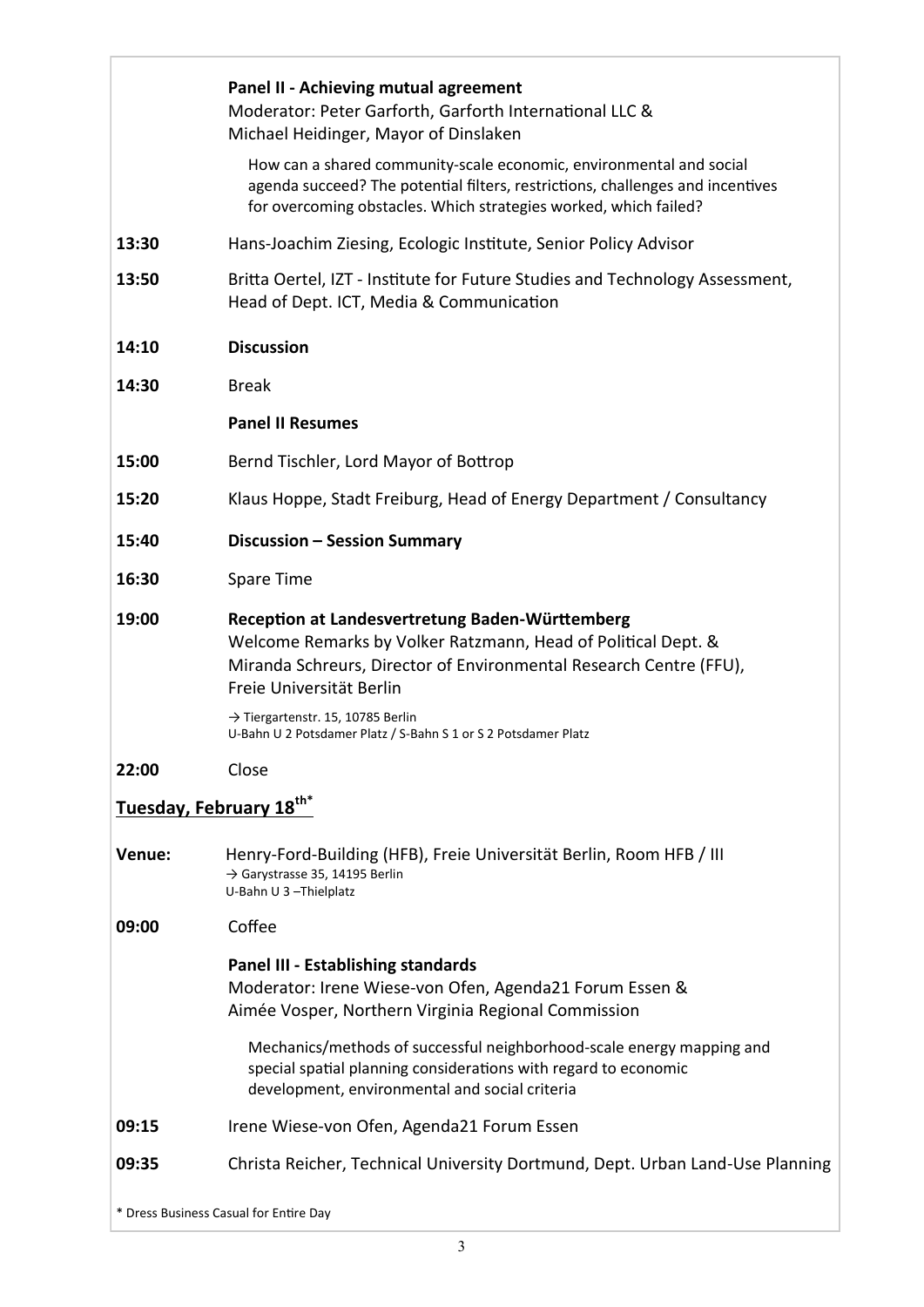| 09:55 | <b>Discussion</b>                                                                                                                                                                                                            |
|-------|------------------------------------------------------------------------------------------------------------------------------------------------------------------------------------------------------------------------------|
| 10:20 | <b>Break</b>                                                                                                                                                                                                                 |
| 10:50 | Peter Garforth, Garforth International LLC &<br>Rob Kerr, Guelph Municipal Holdings Inc., General Manager                                                                                                                    |
| 11:10 | Aimée Vosper, Northern Virginia Regional Commission,<br>Director of Planning and Environmental Services                                                                                                                      |
| 11:30 | <b>Discussion - Session Summary</b>                                                                                                                                                                                          |
| 12:30 | Lunch at HFB                                                                                                                                                                                                                 |
|       | <b>Panel IV - Attaining social business</b><br>Moderator: Annette Voigt, Ministry for Economic Affairs, Energy, and Industry<br>of the State of North-Rhine Westphalia &<br>Peter Garforth, Garforth International LLC       |
|       | Kick-off session for Workshop #2 in Washington D.C.                                                                                                                                                                          |
|       | Review of indicators and strategies for significant positive change within<br>neighborhood community-scale energy and economic redevelopment<br>by intelligent combination of economic, environmental and social<br>concerns |
| 13:30 | Talk with Peter Spiegel, Head of Genisis, Berlin &<br>Irene Wiese-von Ofen, Agenda21 Forum Essen                                                                                                                             |
| 13:50 | Timo Munzinger, Deutscher Städtetag - German Association of Cities,<br>Dept. Urban Development and Planning                                                                                                                  |
| 14:10 | <b>Discussion</b>                                                                                                                                                                                                            |
| 14:30 | <b>Break</b>                                                                                                                                                                                                                 |
|       | <b>Panel IV Resumes</b>                                                                                                                                                                                                      |
| 15:00 | Rainer Knauber, GASAG - Berlin Gasworks; Head of Communication Dept.                                                                                                                                                         |
| 15:20 | Michael Tost, Berliner Stadtreinigungsbetriebe - Berlin City Cleaning Company,<br>Executive Office Energy, Environment, Innovations                                                                                          |
| 15:40 | Discussion - Session Summary                                                                                                                                                                                                 |
| 16:40 | News from the regions:<br>Guelph - Northern Virginia - Ruhr Area - Stuttgart                                                                                                                                                 |
| 17:30 | Spare Time                                                                                                                                                                                                                   |